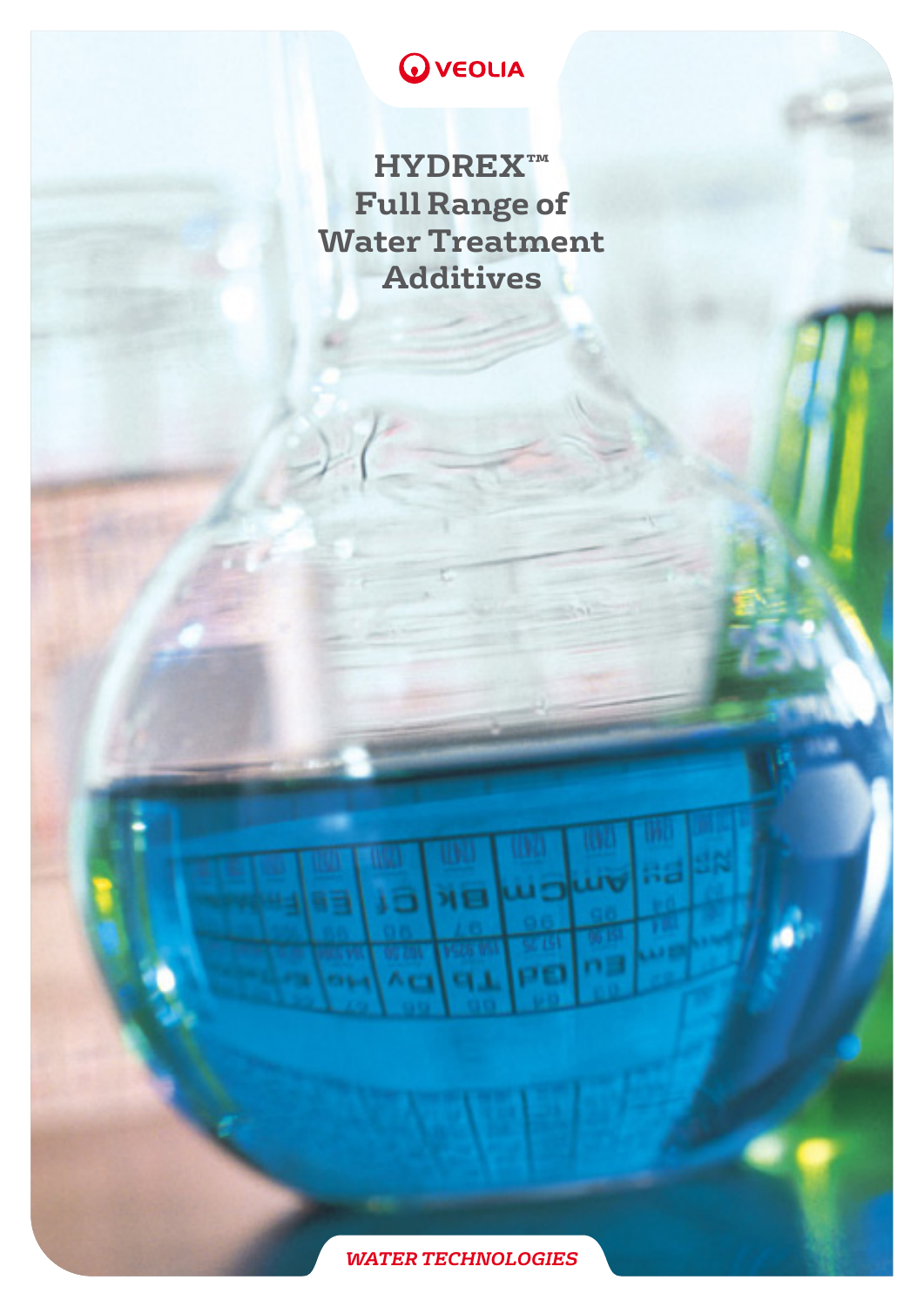

# **Classification of the HYDREX™ product line**

# *Boiler Water Treatment Products*

#### Hydrex 1000 Series

Ideal for boiler and heating applications of low, medium and high pressure boilers. This product series includes:

- Scale inhibitors
- Corrosion inhibitors
- Antifoams
- Oxygen scavengers
- Dispersants
- Steam and condensate treatment
- Green products

# *Cooling Water Treatment Products*

#### Hydrex 2000 Series

Improves the efficiency and reliability of open, closed and once-through cooling water systems. This product series includes:

- Scale inhibitors
- Corrosion inhibitors
- Dispersants

## *Potable Water Treatment Products*

#### Hydrex 3000 Series

Approved for potable water applications. This product series includes:

- Scale and corrosion inhibitors
- Flocculants
- Coagulants
- Green chemistry

# KEY CHARACTERISTICS

- Comprehensive range of Hydrex Water Treatment Chemicals to suit all water treatment needs.
- Skilled team of sales and chemical service engineers, trained on water treatment processes, equipment and chemistry.
- High quality raw materials, purity analyses, strict quality control, storage of samples for all production batches and jar testing.
- Selected Hydrex chemicals have been approved by: membrane suppliers, NSF International and Underwriters Laboratories (UL) and other internationally recognized industrial/governmental approval entities.

● Local blending facilities to minimize shipping time, increased shelf life and

## **CUSTOMERS**

- Commercial:
- > Buildings
- > Hospitals
- > Shopping centers
- Industrial:
- > Mining > Oil & Gas
- > Food & Beverage > Chemicals
	-
- > Power
- 
- 
- 
- Municipalities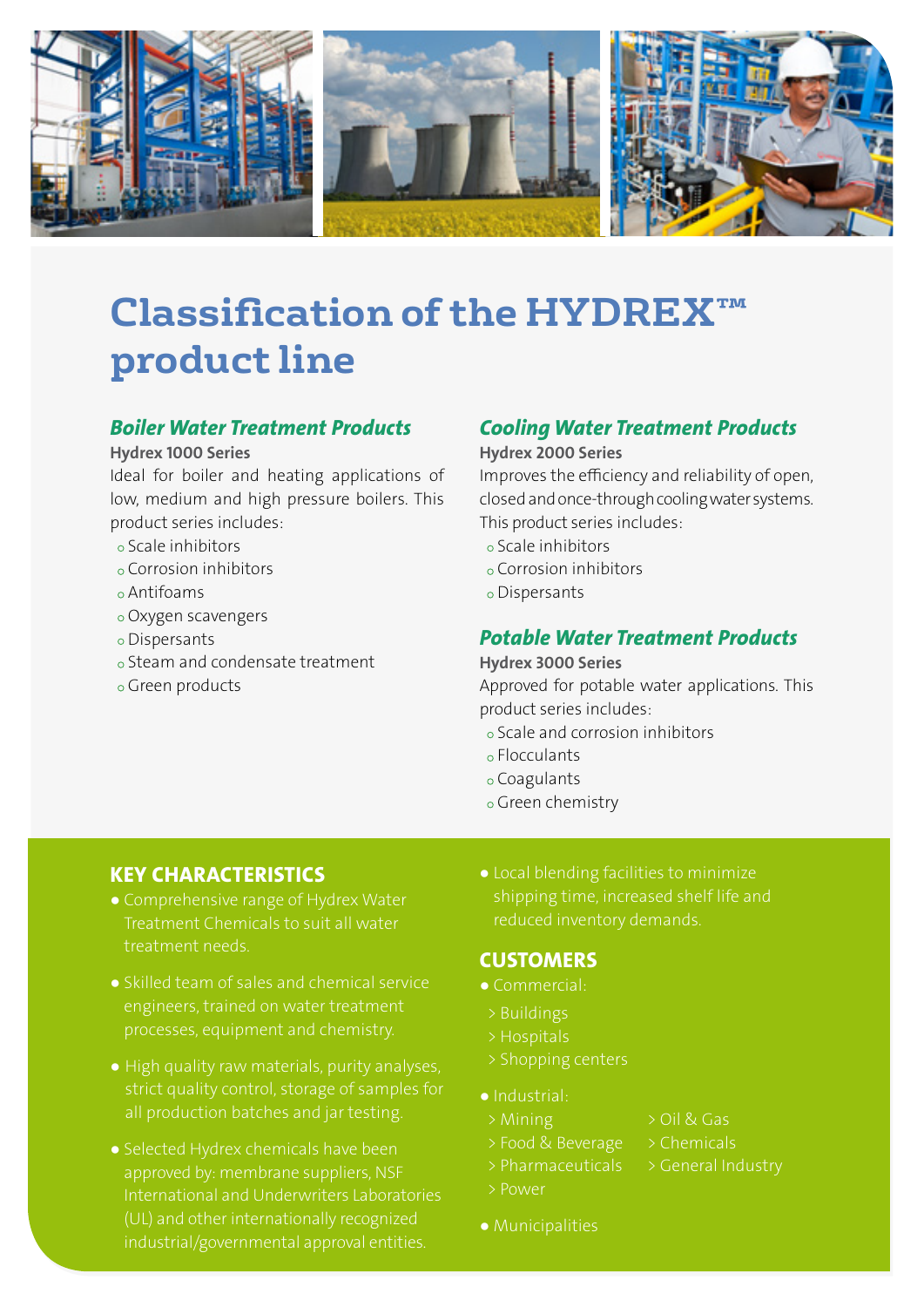

## *Membrane Treatment Products*

#### Hydrex 4000 Series

Ideal for Reverse Osmosis, Nanofiltration, Ultrafiltration and Microfiltration treatment systems. This product series includes:

- RO membrane antiscalants
- Biocides
- Chlorine removal chemicals
- Cleaners

## *Maintenance and Cleaning Products*

#### Hydrex 5000 Series

Used to clean systems and remove deposits. This product series includes:

- Bio-sourced cleaners
- Alkaline cleaners
- Acidic cleaners
- Mixed chemicals application

## *Wastewater Treatment Products*

### Hydrex 6000 Series

Used in sewage treatment plants, industrial process and industrial wastewater treatment. This product series includes:

- Coagulants
- Flocculants
- Antifoaming agents
- Odor Control
- Metal Removal
- Green chemistry

## *Biocides*

#### Hydrex 7000 Series

Used to control the growth of bacteria, fungi and algae in cooling water systems, recycled water systems, effluent and wastewater. This product series includes:

- Oxidizing and nonoxidizing products
- o Broad spectrum of products

## *Industrial Application Products*

### Hydrex 8000 Series

Intended for industrial processing applications. This product series' applications include:

- Chain lubricants
- Food and Beverage
- C.I.P. cleaners
- Mining

# *Other Chemical Applications*

#### Hydrex 9000 Series

Solutions for each specific requirement in terms of chemical water conditioning including custom-made formulations. This product series includes:

- Thermal desalination
- Dust control
- Miscellaneous and bulk chemicals

www.veoliawaterst.com/hydrex

*"High quality products and services provided by our global team of experts located near you"*